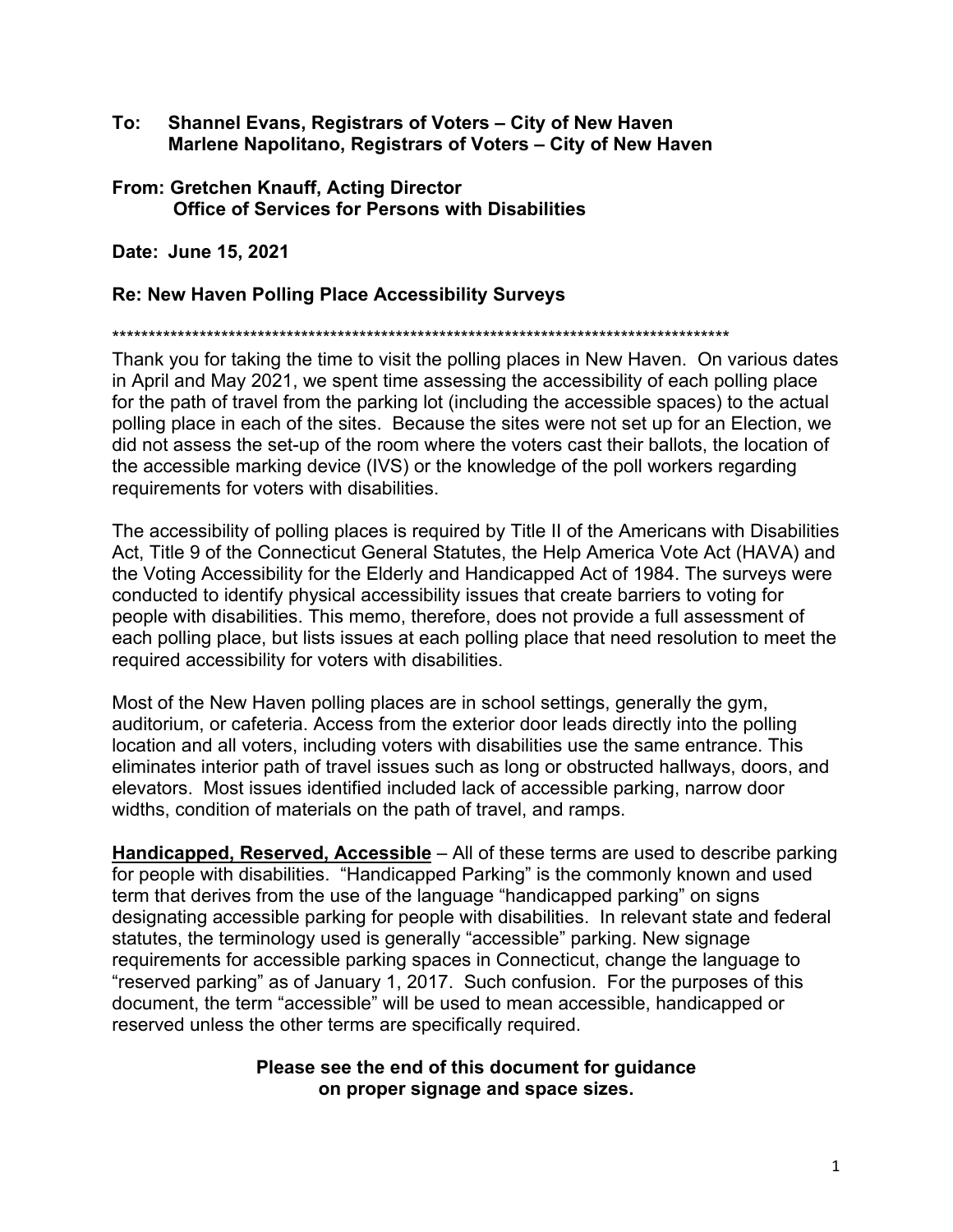**Considerations on Election Day** - On Election Day, there are additional considerations in setting up the actual polling area. I have attached a Voting Area Recommended Practices Sheet which provides some reminders that make the experience for voters with disabilities more accessible and welcoming. There are also barriers such as tables and large plants that may not be identified ahead of the Election due to their ability to be easily moved. Certain placement of these types of items can decrease path of travel, creating a barrier for voters with disabilities. Rugs and mats should be checked to ensure they will lay flat, are stable, and free of tripping hazards such as curled edges. Signage may be needed to assist voters with identifying the accessible route to the polling entrance. Service animals, as defined by the Americans with Disabilities Act and Connecticut General Statute §46a-44 are welcome at polling places.

On Election Day, the IVS Ballot Marking Device must be set up and ready at all polling places and the Election Day Registration location. It must be available for the entire time the polls are open, usually 6:00 AM to 8:00 PM. Since the Ballot Marking System uses touch screen technology, it should be in a location that affords the voter privacy in casting a ballot. The moderator and poll workers should understand how it works and be available to set up the ballot for the voter. Anyone may use the IVS Ballot Marking System.

| <b>Accessibility Issue</b>                                                                 | <b>Possible Solutions</b>                                                                                                                                                                                                                                                     |
|--------------------------------------------------------------------------------------------|-------------------------------------------------------------------------------------------------------------------------------------------------------------------------------------------------------------------------------------------------------------------------------|
| No accessible parking spaces.                                                              | Create two accessible parking spaces at the<br>front of the building in the driveway closest to<br>the entry of the building. These can be<br>temporary spaces with temporary signage<br>provided on a post. Please see the end of this<br>document for signage requirements. |
| The edge material at the bottom of<br>the ramp is cracked.                                 | Repair the crack with the same or similar<br>material so the transition onto the ramp is level.                                                                                                                                                                               |
| Left Handrail at the top of the ramp<br>does not extend 12" beyond the top<br>of the ramp. | Add a 12" handrail extension to achieve<br>compliance.                                                                                                                                                                                                                        |
| Interior door force is more than 5<br>lbs.                                                 | Interior door closure should be adjusted to<br>require force of 5lbs. or less to open the door.<br>As an alternative, the door should remain open<br>for the duration of the election.                                                                                        |

#### **Brennan Rogers School (Gym) - 200 Wilmot Road – Ward 30**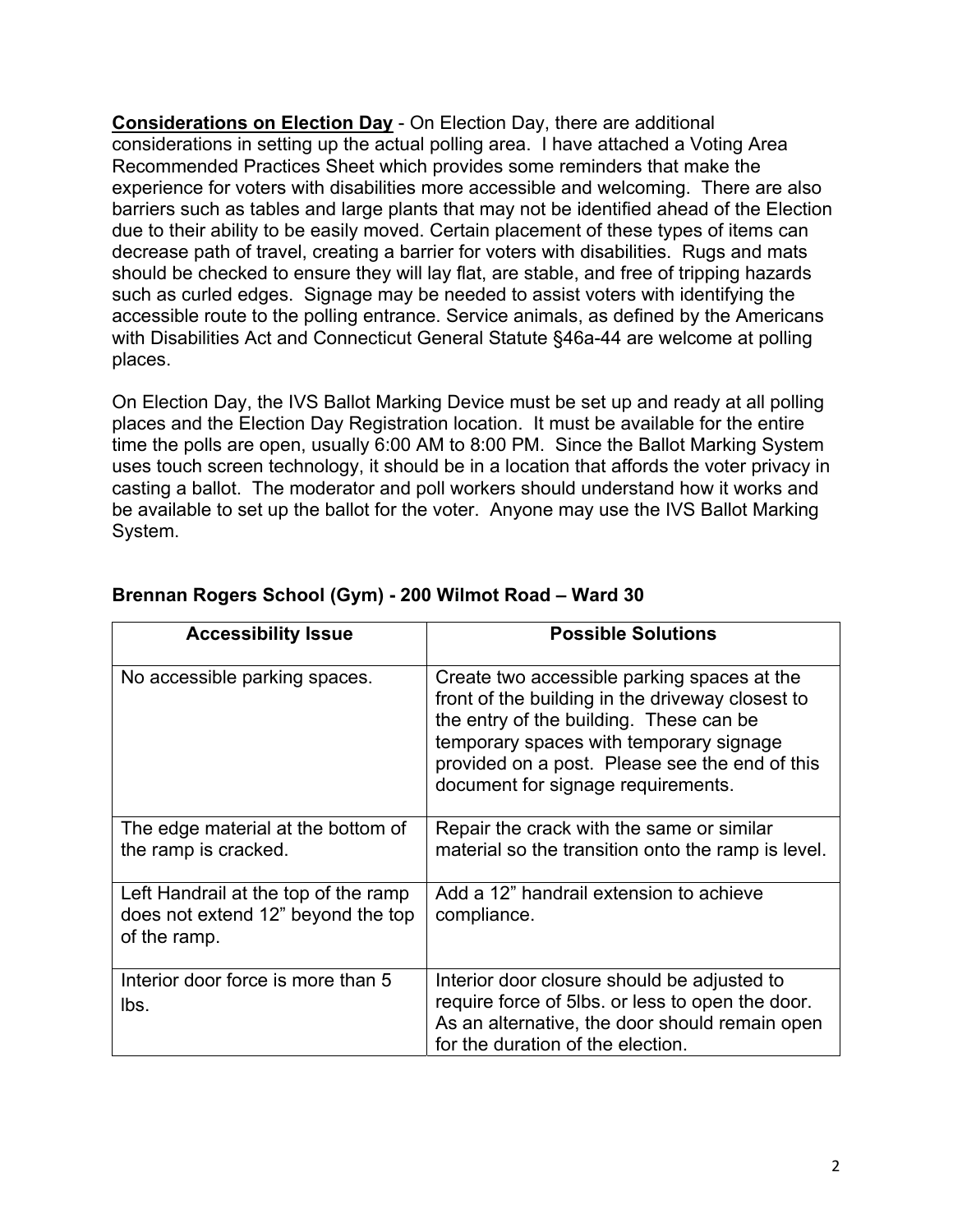# **Mauro/Sheridan Magnet School (Cafeteria) - 191 Fountain St. – Ward 27**

| <b>Accessibility Issue</b>                                                                                                                                                                                                                                                           | <b>Possible Solutions</b>                                                                                                                                                                                          |
|--------------------------------------------------------------------------------------------------------------------------------------------------------------------------------------------------------------------------------------------------------------------------------------|--------------------------------------------------------------------------------------------------------------------------------------------------------------------------------------------------------------------|
| Accessible parking is far from the<br>polling entrance and is not in the<br>spaces closest to the accessible<br>entrance to the building.                                                                                                                                            | Move the accessible parking spaces to the<br>parking spaces closest to the building and<br>create an appropriate curb ramp to allow<br>access from the new spaces.                                                 |
| There are 4 accessible spaces.<br>They do not have any of the<br>statutorily required signage.                                                                                                                                                                                       | Install proper signage at each of the spaces.<br>Each space must have its own sign that is<br>visible even when a car is parked in the space.<br>See the end of this document for required<br>language on signage. |
| Path of Travel from the reserved<br>(accessible) parking spaces has an<br>area where a signpost was<br>previously in the ground. The path<br>also has a metal plate covering<br>access to infrastructure piping. The<br>metal plate has a large hole in it<br>that should be filled. | 1. Fill in the area with the remains of the<br>signpost.<br>2. Find a way to fill the hole in the metal<br>plate that is sturdy enough to withstand a<br>cane tip.                                                 |
| The large cement area leading to<br>the top of the ramp is broken in<br>many places                                                                                                                                                                                                  | Clean up broken cement and replace to create<br>a smooth accessible surface.                                                                                                                                       |

# **Edgewood Magnet School (Cafeteria/Auditorium) - 737 Edgewood Ave. - Ward 25**

| <b>Accessibility Issue</b>                                                                                                                                                                               | <b>Possible Solutions</b>                                                                                                                                                                                                                                                                                                               |
|----------------------------------------------------------------------------------------------------------------------------------------------------------------------------------------------------------|-----------------------------------------------------------------------------------------------------------------------------------------------------------------------------------------------------------------------------------------------------------------------------------------------------------------------------------------|
| Parking is in front of school and<br>across the road. No accessible<br>parking is available.                                                                                                             | Create two accessible parking spaces that face<br>the ramp at the front of the building. These can<br>be temporary spaces for the Election.<br>Temporary signage would be needed for each<br>space and temporary paint or other method<br>should be used to create the striping for one<br>van accessible space and one standard space. |
| The ramp leading into the building<br>is 95'. It does not have the required<br>level landings every 30' of ramp.<br>Handrail heights vary and, in some<br>cases, they are lower than the 34"<br>minimum. | 1. Rebuild the ramp to comply with the<br><b>Connecticut Building Code and Americans</b><br>with Disabilities Act Accessibility Guidelines.<br>2. A different accessible entrance<br>3. Choose a new polling site.                                                                                                                      |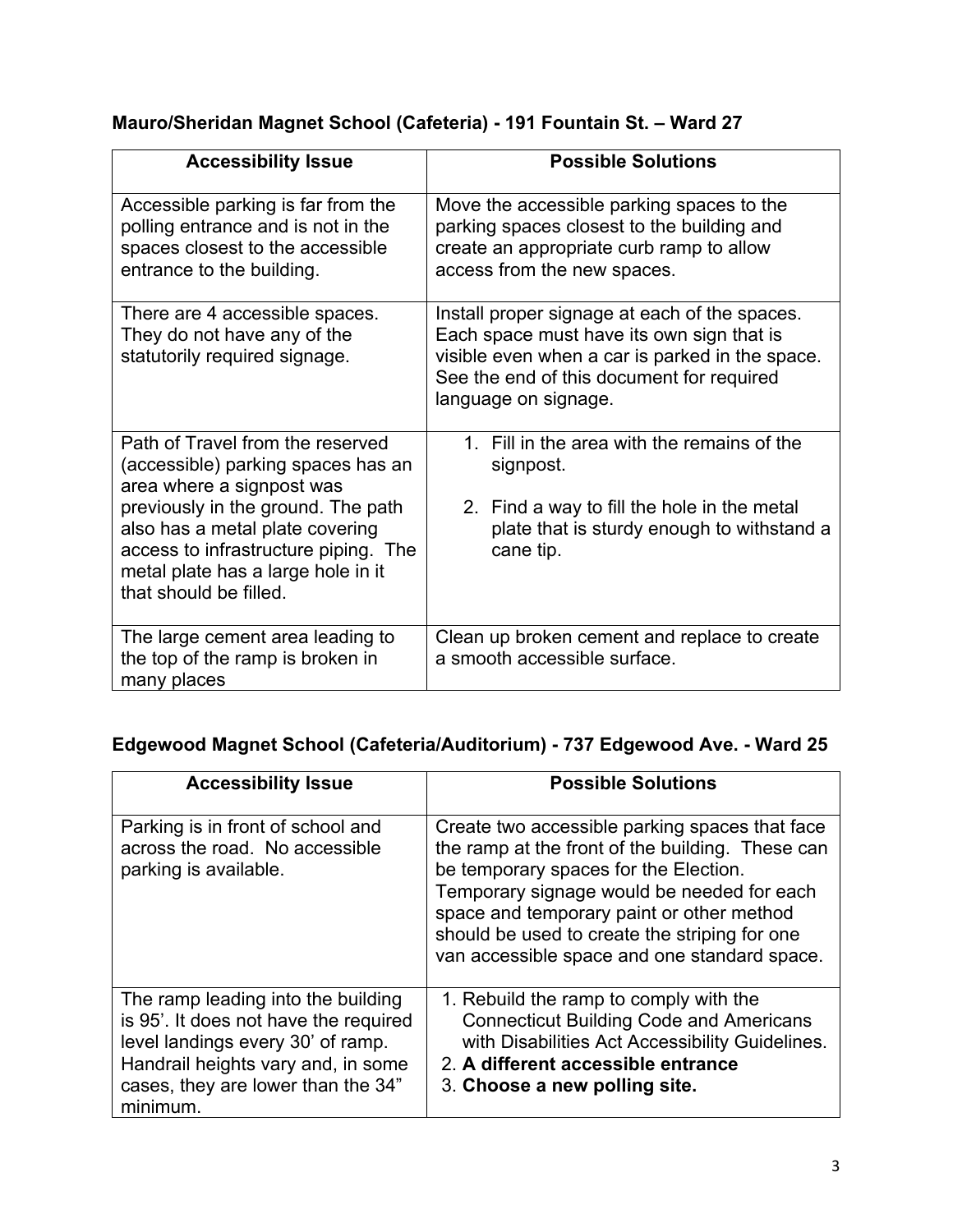### **Davis Street School (Auditorium) – 35 Davis Street – Ward 26**

| <b>Accessibility Issue</b>                                                              | <b>Possible Solutions</b>                                                                                                                                           |
|-----------------------------------------------------------------------------------------|---------------------------------------------------------------------------------------------------------------------------------------------------------------------|
| Accessible parking signs have<br>totally faded and cannot be read.                      | New signage for each accessible space. It<br>should include the new language for "Reserved<br>Parking." See the end of this document.                               |
| Entrance door is 31.5" wide – does<br>not meet the minimum standard of<br>32" in width. | There is a double door at the entrance with a<br>removable bar between the doors. If the bar is<br>removed, the door will meet the minimum clear<br>width required. |

# **Beecher School (Gym) – 100 Jewel Street – Ward 29**

| <b>Accessibility Issue</b>                                                                                              | <b>Possible Solutions</b>                                                                                                                                                                |
|-------------------------------------------------------------------------------------------------------------------------|------------------------------------------------------------------------------------------------------------------------------------------------------------------------------------------|
| There are 4 accessible parking<br>spaces. One of the spaces is<br>missing a sign.                                       | Install a new sign at the parking space that<br>complies with required language for a van<br>accessible space. See the end of this<br>document.                                          |
| Door threshold going into the<br>exterior door is 1 $\frac{1}{2}$ " which exceeds<br>the maximum guidelines by an inch. | Create a threshold that addresses the issue<br>either by installing concrete or a metal<br>threshold that has an angle that eliminates the<br>barrier.                                   |
| Interior door force exceeds 5lb.<br>limit.                                                                              | Interior door closure should be adjusted to<br>require a force of 5lbs. or less to open the door.<br>As an alternative, the door should remain open<br>for the duration of the election. |

# **Hillhouse High School (Gym) – 480 Sherman Parkway – Ward 28**

| <b>Accessibility Issue</b>                                                                                                              | <b>Possible Solutions</b>                                                                                                                                                                |
|-----------------------------------------------------------------------------------------------------------------------------------------|------------------------------------------------------------------------------------------------------------------------------------------------------------------------------------------|
| Concrete and asphalt along the<br>path of travel from accessible<br>parking to the exterior entrance is<br>broken in various locations. | Replace concrete and asphalt to create a<br>smooth path of travel.                                                                                                                       |
| Interior door force exceeds 5lb limit.                                                                                                  | Interior door closure should be adjusted to<br>require a force of 5lbs. or less to open the door.<br>As an alternative, the door should remain open<br>for the duration of the election. |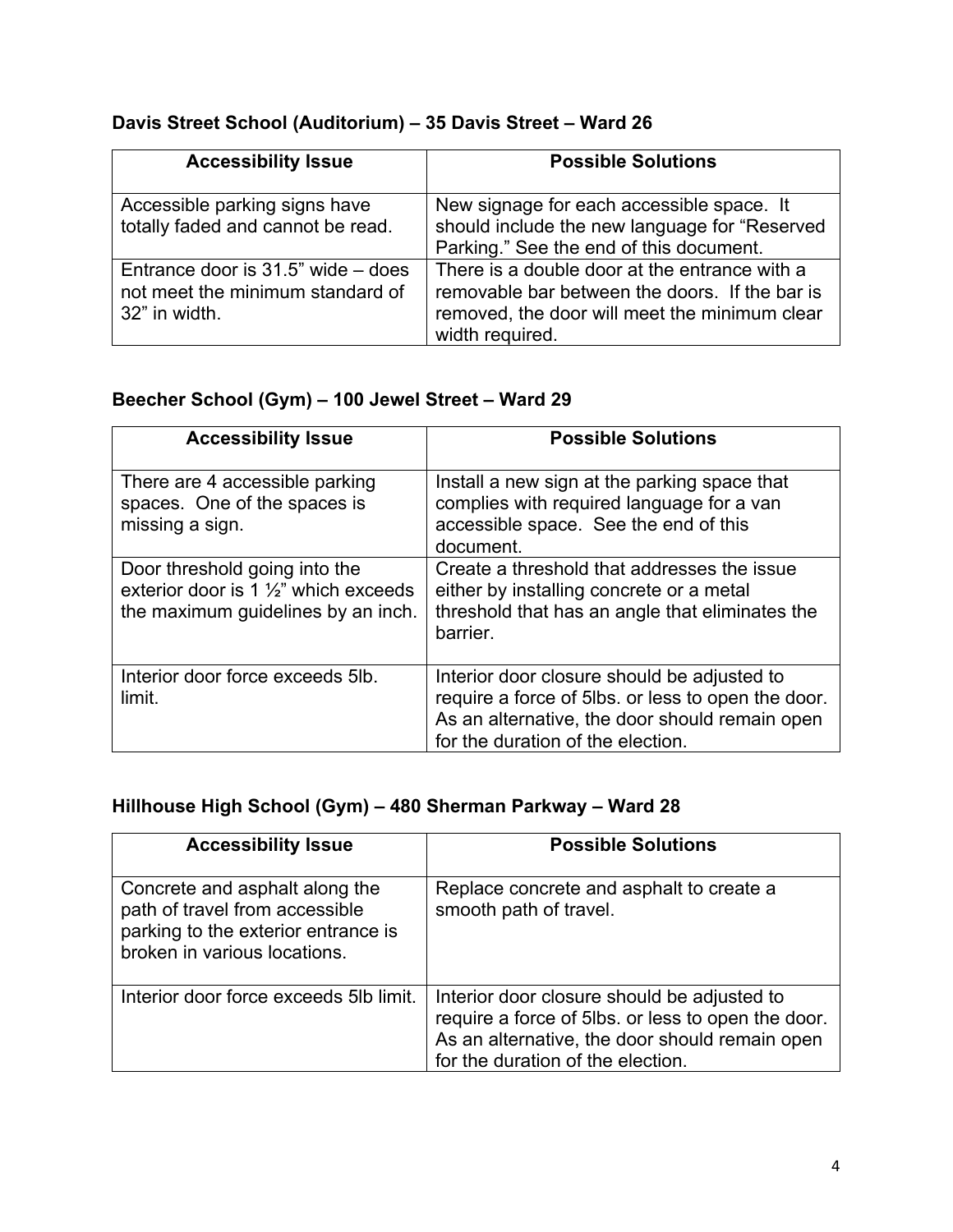# **Lincoln-Bassett School (Cafeteria) – 130 Bassett Street – Ward 20**

| <b>Accessibility Issue</b>                                                                                                                                                      | <b>Possible Solutions</b>                                                                                                                                                                                   |
|---------------------------------------------------------------------------------------------------------------------------------------------------------------------------------|-------------------------------------------------------------------------------------------------------------------------------------------------------------------------------------------------------------|
| Accessible parking signs are totally<br>faded.                                                                                                                                  | New signage for each space. It should include<br>the new language for "Reserved Parking." See<br>signage requirements at the end of the<br>document.                                                        |
| There is a grate with 2" openings in<br>the crosshatch between two of the<br>accessible spaces.                                                                                 | The grate cover needs to be changed for a<br>cover with openings that do not exceed $\frac{1}{2}$                                                                                                           |
| The driveway leads to a center<br>concrete walkway that separates<br>two parking lots. Where the asphalt<br>from the parking lot meets the<br>concrete, the pavement is broken. | Repair the asphalt/concrete to create a smooth<br>transition.                                                                                                                                               |
| $Ramp - 36'$ long<br>1. No handrails<br>2. No level landing after 30'<br>3 <sup>1</sup><br>Ramp is not visible when<br>approaching entrance to<br>polling place.                | 1. Install handrails that meet the State<br><b>Building Code and ADA requirements</b><br>2. On Election Day, ensure that signage<br>indicates the accessible route (if ramp is<br>repaired to be complaint) |
|                                                                                                                                                                                 | The level landing issue can only be solved by<br>rebuilding the ramp completely. An alternative<br>is finding a new site for the polling place.                                                             |

# **Wexler Grant School (Cafeteria - 2 polling places) – 55 Foote Street – Ward 22**

| <b>Accessibility Issue</b>                                                                                                                              | <b>Possible Solutions</b>                                                                                                                                                                                                                                                                                                   |
|---------------------------------------------------------------------------------------------------------------------------------------------------------|-----------------------------------------------------------------------------------------------------------------------------------------------------------------------------------------------------------------------------------------------------------------------------------------------------------------------------|
| Parking lot has one space that has<br>an accessible parking sign. The<br>space is not properly striped as<br>required for accessible parking<br>spaces. | For the purposes of an election, at least two<br>accessible or reserve spaces are required. The<br>space in the lot should be made into a proper<br>reserved space that is van accessible. See the<br>end of this document for accessible parking<br>space size requirements.                                               |
|                                                                                                                                                         | There is an accessible passenger loading zone<br>adjacent to the building that could be made into<br>a reserved/accessible parking space for the<br>day. It would require a proper sign with the<br>appropriate wording. (In the alternative a<br>second space could be created in the lot. $-$ see<br>the paragraph above) |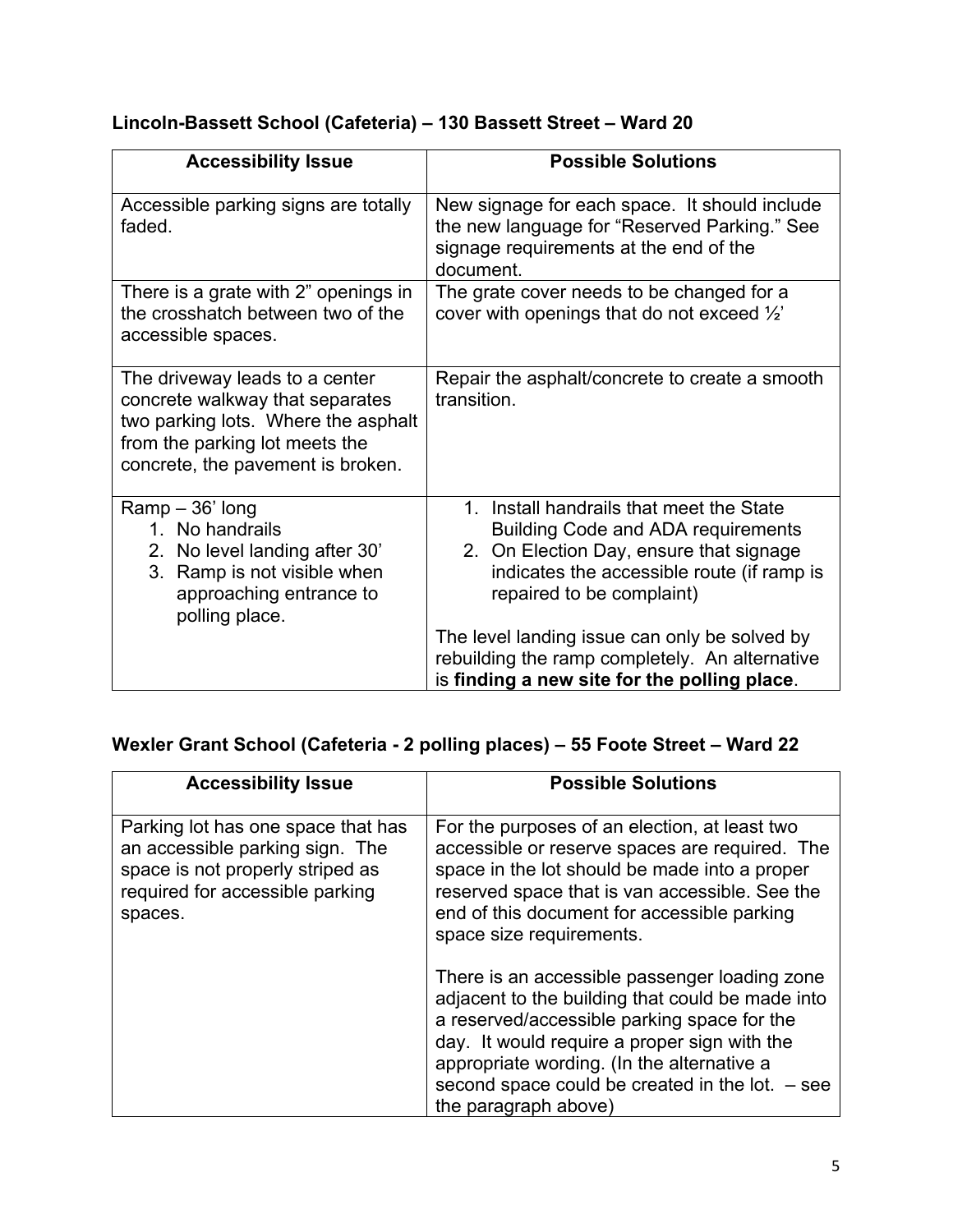#### **Celentano Museum Academy (Cafeteria) – 400 Canner Street – Ward 19**

| <b>Accessibility Issue</b>                                                                                                                   | <b>Possible Solutions</b>                                                                                                                                                                                                                       |
|----------------------------------------------------------------------------------------------------------------------------------------------|-------------------------------------------------------------------------------------------------------------------------------------------------------------------------------------------------------------------------------------------------|
| Accessible parking is acceptable<br>but is located in the parking lot<br>which is a long distance from the<br>entrance to the polling place. | While it is not required, the driveway adjacent<br>to the building is used for parking by parents<br>during pickup time for their children. A<br>permanent curb cut and two temporary spaces<br>could be created in this area for Election Day. |
| The path of travel from the parking<br>to the exterior doors of the polling<br>place has cracks and loose<br>concrete.                       | Repair the asphalt/concrete to create a smooth<br>surface.                                                                                                                                                                                      |

#### **Cross High School (Atrium) – 181 Mitchell Drive – Ward 10**

| <b>Accessibility Issue</b>                                                                                  | <b>Possible Solutions</b>                                                                                                                                                                                                                                                                             |
|-------------------------------------------------------------------------------------------------------------|-------------------------------------------------------------------------------------------------------------------------------------------------------------------------------------------------------------------------------------------------------------------------------------------------------|
| There are 4 accessible parking<br>spaces but none of them are van<br>accessible.                            | The space farthest from the entrance to the<br>polling place should be restriped to meet the<br>van accessible requirements (8' space and 8' of<br>crosshatch).                                                                                                                                       |
| The signage of the accessible<br>parking spaces needs to be<br>corrected to meet statutory<br>requirements. | Please see the accessible parking signage<br>requirements located at the end of this<br>document.                                                                                                                                                                                                     |
| The door force on the entrance<br>doors is extremely heavy (22 lbs.)<br>and the auto door is not operable.  | Fix the auto door so that is useable for voters<br>with disabilities. (The ADA requires<br>maintenance of accessible features.) The<br>reviewers were informed that the wiring needs<br>to be repaired. The auto door is located on the<br>third door from the right as you approach the<br>entrance. |
| Interior doors of the vestibule are<br>also heavy to open.                                                  | The door closer could be adjusted to make the<br>doors easier to open (maximum 5 lbs.) or the<br>doors should be open and remain open for the<br>entire election.                                                                                                                                     |

#### **Bella Vista (Community Room) – 343 Eastern Street – Ward 11-1.**

Bellavista is a polling place for the residents of the complex who are people with disabilities and seniors. The basic accessibility needed for a polling place is in place. There is no parking but the creation of two temporary spaces is recommended.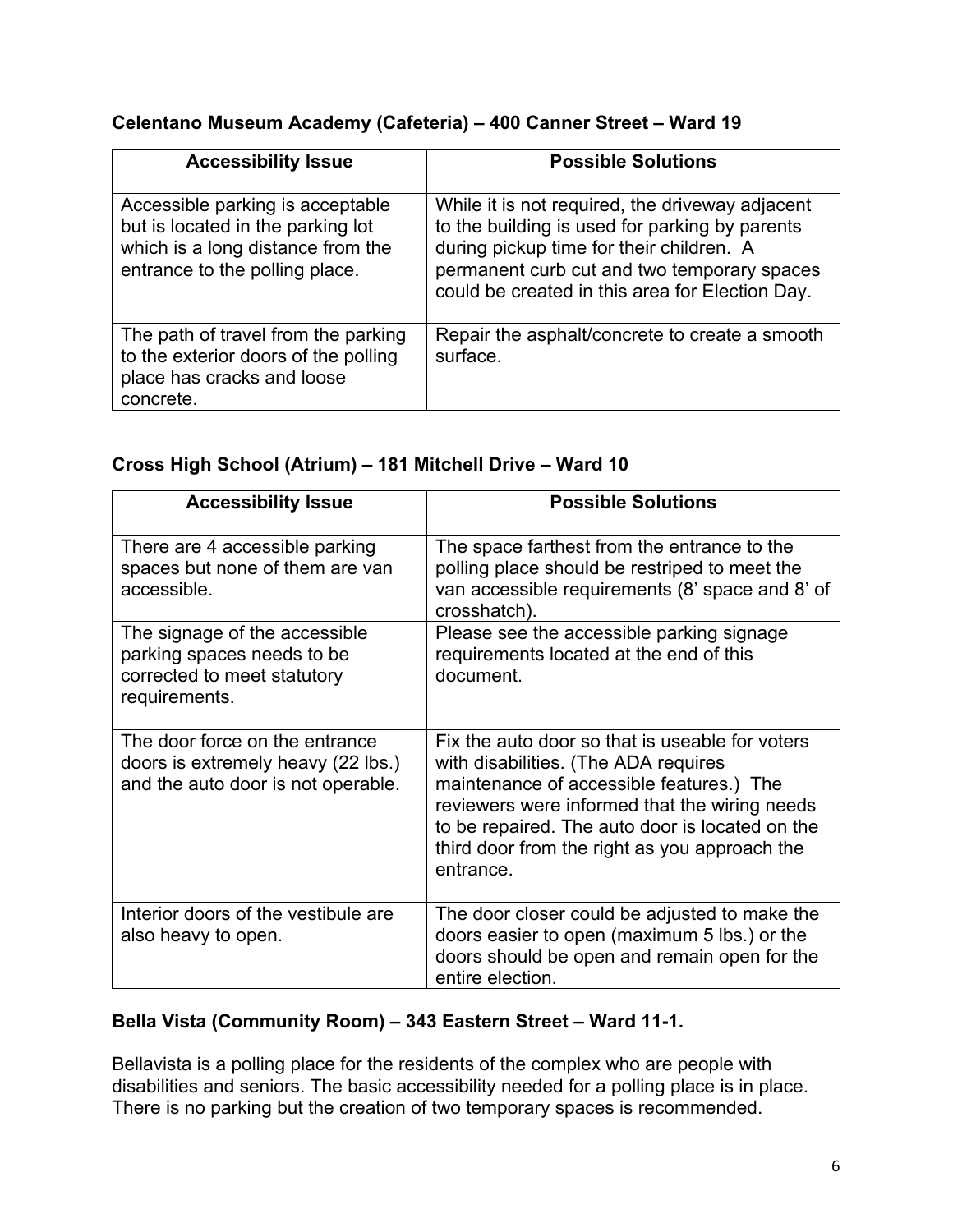#### **East Rock Community Magnet (Cafeteria) – 133 Nash Street – Ward 9**

| <b>Accessibility Issue</b>                                                                                                                                                                    | <b>Possible Solutions</b>                                                                                                                                                                                                                                                                           |
|-----------------------------------------------------------------------------------------------------------------------------------------------------------------------------------------------|-----------------------------------------------------------------------------------------------------------------------------------------------------------------------------------------------------------------------------------------------------------------------------------------------------|
| Striping at the accessible parking is<br>extremely faded.                                                                                                                                     | Restripe the spaces. See information at the end<br>of the document for parking spaces sizes.                                                                                                                                                                                                        |
| There is a piece of rebar sticking up<br>in the second space from the<br>entrance.                                                                                                            | Remove the rebar.                                                                                                                                                                                                                                                                                   |
| The path of travel in front of the<br>accessible parking spaces is<br>blocked by the large cement pieces<br>(wheel stops) intended to stop cars<br>from moving past the head of the<br>space. | Move the wheel stops back to the head of each<br>of the parking spaces and out of the path of<br>travel.                                                                                                                                                                                            |
| Walkway leading to the entrance<br>door to the polling place is a ramp.<br>It is more than 6' long and has no<br>handrails                                                                    | The walkway needs to be treated as a ramp. It<br>should be evaluated to ensure that the slope is<br>not too steep. If not, install handrails. If it is too<br>steep, the area needs to be revamped with a<br>new ramp that includes handrails, level<br>landings, and a slope no greater than 1:12. |

# **East View Terrace – 185 Eastern Street – Ward 11-3**

| <b>Accessibility Issue</b>                                                                                                                                                                                             | <b>Possible Solutions</b>                                                                                                                                                                                                                                                                                                                                                                                                               |
|------------------------------------------------------------------------------------------------------------------------------------------------------------------------------------------------------------------------|-----------------------------------------------------------------------------------------------------------------------------------------------------------------------------------------------------------------------------------------------------------------------------------------------------------------------------------------------------------------------------------------------------------------------------------------|
| The walkways to both the back and<br>front entrances of the East View<br>Terrace polling place meet the<br>definition of a ramp. They do not<br>have handrails. The back entrance<br>does not have a 5" level landing. | Option 1: Find a new location for the polling<br>place.<br>Option 2: Create temporary accessible parking<br>spaces at the top of the driveway associated<br>with the building where the polling place is<br>located. These spaces would be adjacent to<br>the rear entrance which would need to be<br>modified to meet the requirements for the ramp.<br>The latch side clearance would also need to be<br>addressed. (See next issue). |
| The back entrance does not have a<br>24" latch side clearance at the door.<br>The clearance is only 4"                                                                                                                 | Create a 5' level landing at the exterior door<br>that includes 24" of latch side clearance.                                                                                                                                                                                                                                                                                                                                            |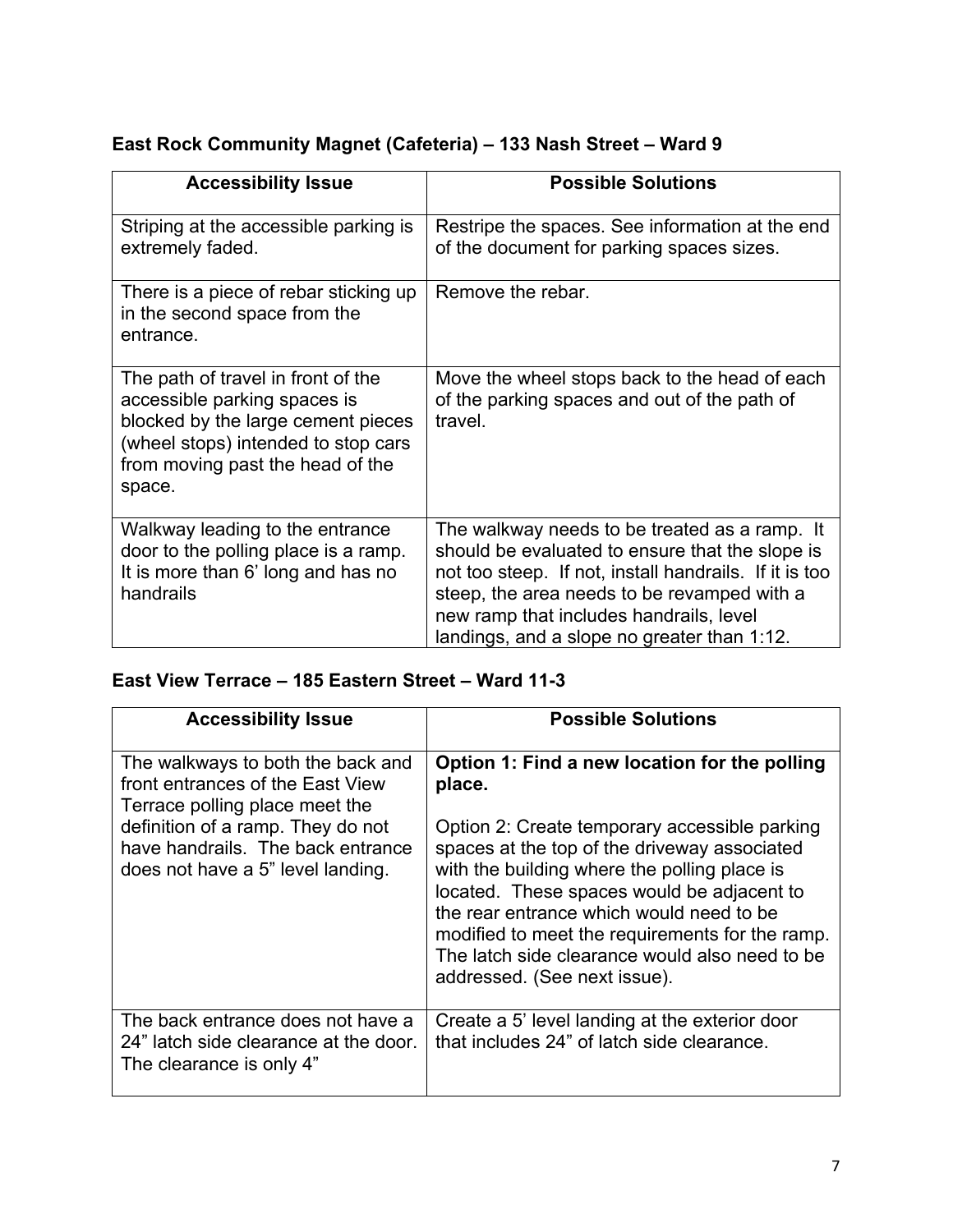### **Nathan Hale School (Cafeteria) – 480 Townsend Avenue – Ward 18**

| <b>Accessibility Issue</b>                                                                                                                                                                                          | <b>Possible Solutions</b>                                                                                                           |
|---------------------------------------------------------------------------------------------------------------------------------------------------------------------------------------------------------------------|-------------------------------------------------------------------------------------------------------------------------------------|
| In front of the accessible parking<br>spaces, the crack where the asphalt<br>ends and the concrete sidewalk<br>begins is 1" wide, exceeding the $\frac{1}{2}$ "<br>requirement.                                     | Replace the rubber filler in the joint to raise the<br>level of material and level the transition from<br>asphalt to cement.        |
| Accessible parking signs at the<br>accessible spaces do not include<br>the amount of the fine for illegally<br>parking in the space.                                                                                | Add required signage to the spaces. See the<br>end of this document.                                                                |
| Door opening force for the exterior<br>door to the polling place is 13lbs<br>which exceeds the 8.5 lb. advisory<br>guideline in the Americans with<br><b>Disabilities Act Accessibility</b><br>Guidelines. (ADAAG). | Adjust the door closer to decrease the force<br>needed to open the door. If it is not possible an<br>auto door should be installed. |
| Note: Accessible parking spaces<br>should be the closest parking<br>spaces to the accessible entrance.<br>The principal and vice principal<br>have these spaces reserved.                                           | When restriping, make the closest spaces to<br>the entrance the accessible parking spaces.                                          |

# **Truman School (Gym) - 114 Truman Street – Ward 4**

| <b>Accessibility Issue</b>                                                                                                                                                                                                                                   | <b>Possible Solutions</b>                                                                                                                                                                                                                                                                          |
|--------------------------------------------------------------------------------------------------------------------------------------------------------------------------------------------------------------------------------------------------------------|----------------------------------------------------------------------------------------------------------------------------------------------------------------------------------------------------------------------------------------------------------------------------------------------------|
| Parking is on the street or at the<br>spaces leading to the school.<br>There is no accessible parking or<br>curb cut. The curb cut where the<br>street meets the road leading into<br>the school is not sufficient and is<br>potentially hazardous to anyone | A curb cut needs to be installed in conjunction<br>with either permanent or temporary accessible<br>parking spaces. This can be constructed in the<br>cut out for parking spaces on Washington Ave.<br>adjacent to the school or on the driveway in<br>front of the school parallel to Barclay St. |
| trying to use it as a curb ramp for                                                                                                                                                                                                                          | See signage requirements at the end of this                                                                                                                                                                                                                                                        |
| access to the parking spaces.                                                                                                                                                                                                                                | document.                                                                                                                                                                                                                                                                                          |
| Door at entrance to the polling                                                                                                                                                                                                                              | There is a double door at the entrance with a                                                                                                                                                                                                                                                      |
| place is only 31.5" which does not                                                                                                                                                                                                                           | removable bar between the doors. If the bar is                                                                                                                                                                                                                                                     |
| meet the minimum clear width of                                                                                                                                                                                                                              | removed, the door will meet the minimum clear                                                                                                                                                                                                                                                      |
| 32"                                                                                                                                                                                                                                                          | width required.                                                                                                                                                                                                                                                                                    |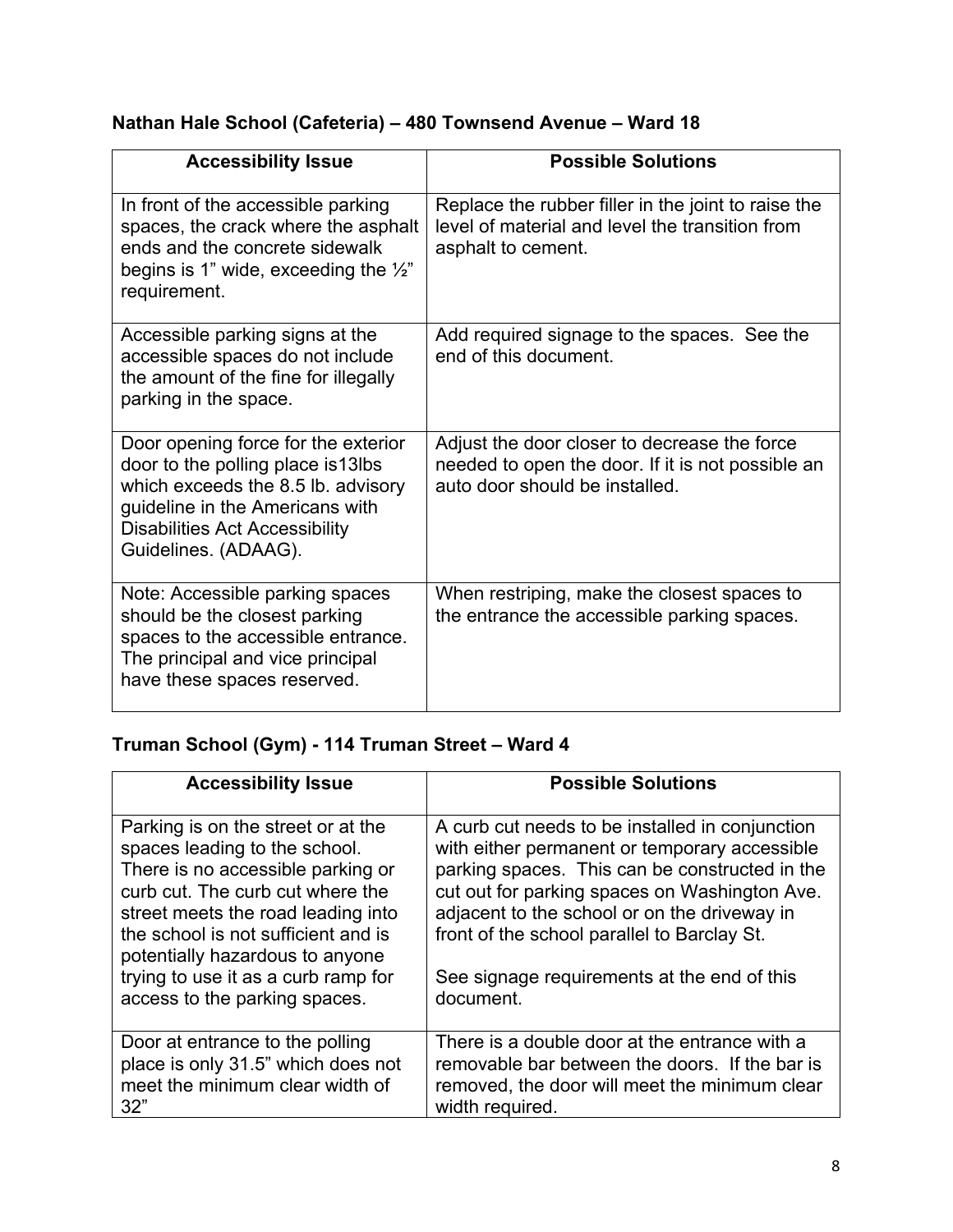### **Jepson Magnet School (Cafeteria) – 15 Lexington Avenue – Ward 13**

| <b>Accessibility Issue</b>                                                                                                                 | <b>Possible Solutions</b>                                                                                                                                                                                                              |
|--------------------------------------------------------------------------------------------------------------------------------------------|----------------------------------------------------------------------------------------------------------------------------------------------------------------------------------------------------------------------------------------|
| Van accessible sign at the van<br>accessible space is extremely<br>faded and needs replacement.                                            | Replace the van accessible sign with sign<br>meeting statutory requirements. See the end of<br>this document.                                                                                                                          |
| Space between the curb ramp and<br>the level area leading to the exterior<br>door has a 1" crack exceeding the<br>$\frac{1}{2}$ " maximum. | Fill the crack with appropriate material.                                                                                                                                                                                              |
| The door width is only 31" with the<br>center bar between the doors in<br>place.                                                           | Remove the center bar for the duration of the<br>Election.                                                                                                                                                                             |
| There is an auto door that is<br>operable from the inside but there is<br>no button (security) on the exterior.                            | Install a door opening pad to allow for exterior<br>access to the auto door during the Election.                                                                                                                                       |
| The interior path leading to the<br>polling place in the<br>cafeteria/multipurpose room is long.                                           | There are no accessibility requirements. It is<br>however, recommended that two chairs be<br>placed along the path of travel every 50' or 75'<br>so individuals who cannot walk long distances<br>have an opportunity to sit and rest. |

### **King Robinson School (Cafeteria) – 150 Fournier Street – Ward 21**

| <b>Accessibility Issue</b>                                                                                                                                                                                      | <b>Possible Solutions</b>                                                                                                                                                    |
|-----------------------------------------------------------------------------------------------------------------------------------------------------------------------------------------------------------------|------------------------------------------------------------------------------------------------------------------------------------------------------------------------------|
| The crosshatch aisle between two<br>of the accessible parking spaces is<br>11' wide. This allows enough room<br>to park a large vehicle.<br>During this review, a vehicle was<br>illegally parked in the space. | Consider restriping the spaces to create 2 van<br>accessible spaces, each with its own<br>crosshatch aisle. See the end of this document<br>for space and size requirements. |

#### **Woodward Firehouse – 824 Woodward Avenue – Ward 17**

| <b>Accessibility Issue</b>          | <b>Possible Solutions</b>                       |
|-------------------------------------|-------------------------------------------------|
| Only street parking is available at | Create two accessible temporary parking         |
| this location. There are no         | spaces in front of the firehouse bay doors. See |
| accessible parking spaces on the    | end of document for accessible parking space    |
| street                              | requirements.                                   |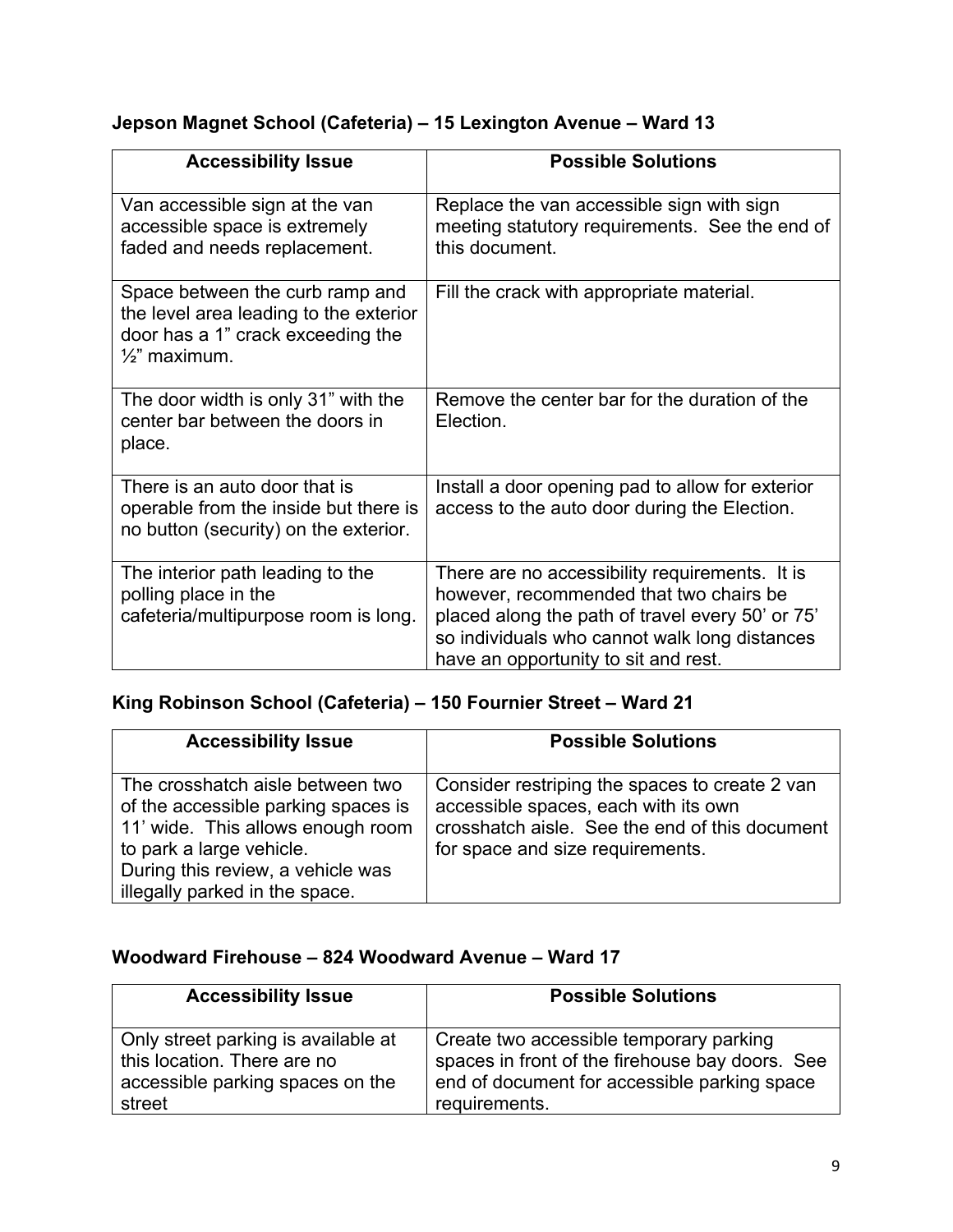#### **Community Room – 197C Chatham Street – Ward 15**

| <b>Accessibility Issue</b>                                                           | <b>Possible Solutions</b>                                                                                                                                                       |
|--------------------------------------------------------------------------------------|---------------------------------------------------------------------------------------------------------------------------------------------------------------------------------|
| All parking is on the street. There is<br>no lot for the polling place.              | Registrars indicated that they set up temporary<br>accessible parking spaces. This should<br>continue. Signage should meet statutory<br>requirements. See end of this document. |
| Handrails at the top of the ramp do<br>not extend 12" beyond the end of<br>the ramp. | Add extenders to the ends of the handrails at<br>the top of the ramp.                                                                                                           |

#### **Bishop Woods School (Cafeteria/Auditorium) – 1481 Quinnipiac Ave. – Ward 11-2**

| <b>Accessibility Issue</b>                                                                                                                                           | <b>Possible Solutions</b>                                                                                                                                 |
|----------------------------------------------------------------------------------------------------------------------------------------------------------------------|-----------------------------------------------------------------------------------------------------------------------------------------------------------|
| The striping of the accessible<br>parking spaces is extremely faded.                                                                                                 | Spaces should be restriped according to the<br>statutory requirements. Please see the end of<br>this document for signage and space size<br>requirements. |
| One of the accessible parking<br>spaces is missing the signage.                                                                                                      | Install a new sign at the head of the space. It<br>must meet the requirements for signs installed<br>after January 1, 2017 – "Reserved Parking."          |
| The pavement joint in front of the<br>accessible parking spaces, has a 1<br>$\frac{1}{2}$ gap exceeding the $\frac{1}{2}$ maximum.                                   | Fill the joint with an appropriate material to level<br>the transition from asphalt to cement.                                                            |
| Threshold at the exterior door<br>leading to the polling place is $\frac{3}{4}$ " in<br>one place and 1" in another.<br>Exceeding the $\frac{1}{2}$ " threshold max. | Use cement to create a threshold ramp or<br>install a metal threshold ramp at the door.                                                                   |
| Exterior door force is greater than<br>recommended 8.5 lbs.                                                                                                          | Adjust the closer on the door or leave open<br>during entire election.                                                                                    |

### **Atwater Senior Center – 26 Atwater Street – Ward 14**

| <b>Accessibility Issue</b>                             | <b>Possible Solutions</b>                                                                                                                                                                                                                                                                 |
|--------------------------------------------------------|-------------------------------------------------------------------------------------------------------------------------------------------------------------------------------------------------------------------------------------------------------------------------------------------|
| All parking is on the street. No<br>polling place lot. | Registrars indicated that they set up temporary<br>accessible parking spaces. This should<br>continue. The spaces should be on the street in<br>front of the Senior Center, one on either side of<br>the curb cut. See end of this document for<br>accessible space signage requirements. |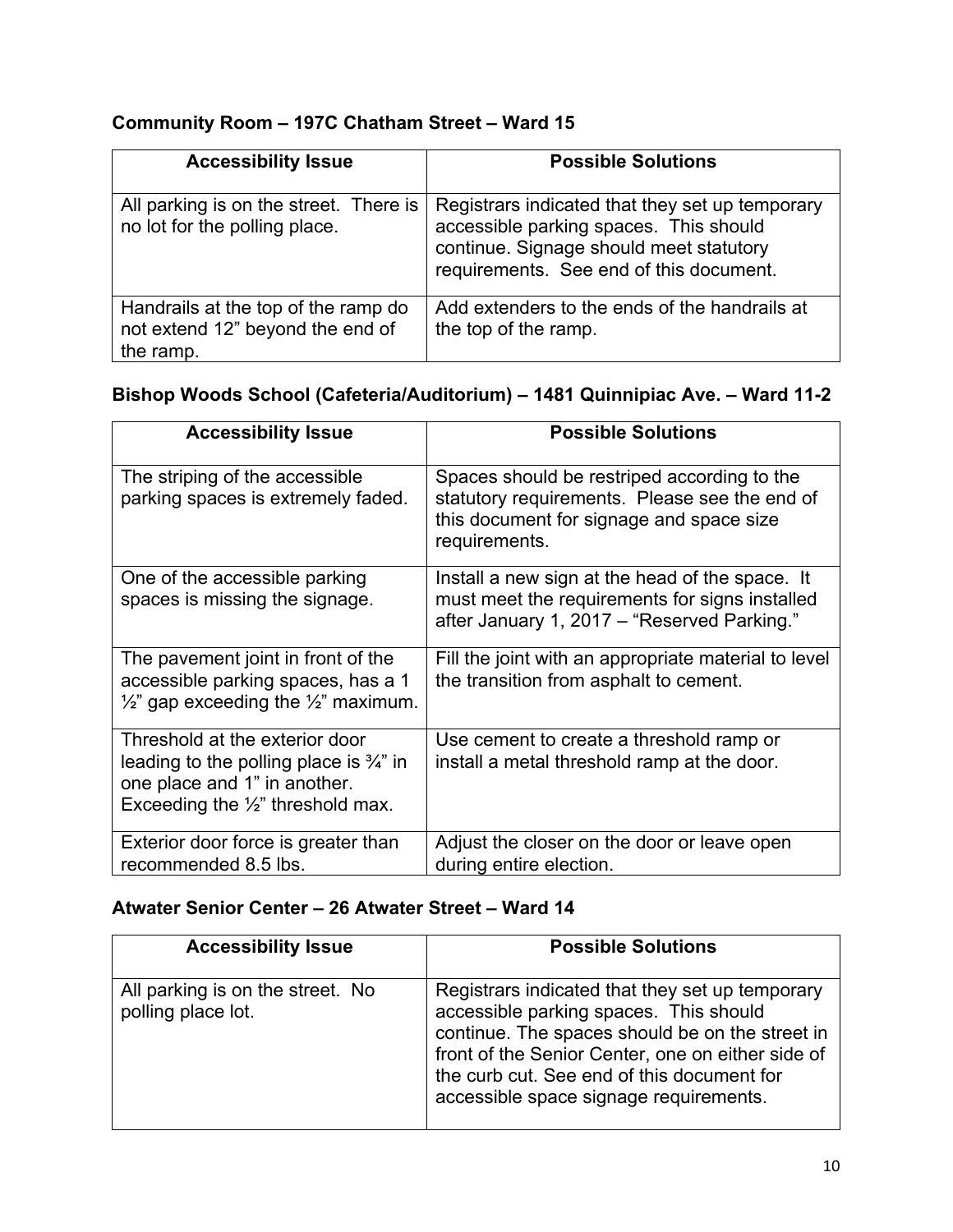# **200 Orange Street**

| <b>Accessibility Issue</b>                                                                                                                                                                                                             | <b>Possible Solutions</b>                                                                                                                                                                                                                                                                             |
|----------------------------------------------------------------------------------------------------------------------------------------------------------------------------------------------------------------------------------------|-------------------------------------------------------------------------------------------------------------------------------------------------------------------------------------------------------------------------------------------------------------------------------------------------------|
| No reserved/accessible parking on<br>the streets. The meters are bagged<br>so voters may park for free. There<br>is no curb cut at these spaces.                                                                                       | Create two temporary accessible parking<br>spaces where the meters are bagged. They<br>should be closest to the ramped entrance to the<br>polling place. See required signage at the end<br>of this document.                                                                                         |
|                                                                                                                                                                                                                                        | A curb cut should be created to allow access<br>from the accessible spaces to the path of travel.                                                                                                                                                                                                     |
| The path of travel from the parking<br>spaces to the ramp and the ramp<br>itself, have crumbling concrete.                                                                                                                             | Resurface the concrete to create an accessible<br>path of travel from the parking to the ramped<br>entrance to the polling place.                                                                                                                                                                     |
| External ramp leading to entry is<br>30" long but has no handrails. The<br>slope exceeds the maximum 1:12.<br>When it rains, the bottom of the<br>ramp is a puddle. The puddle could<br>also freeze creating a hazardous<br>condition. | The surface of the ramp needs to be repaired<br>so that it is smooth. Install handrails on either<br>side of the ramp. The ramp should be<br>evaluated and reconstructed to meet the<br>requirements of the building code and<br>Americans with Disabilities Act Accessibility<br>Guidelines (ADAAG). |

# **Betsy Ross (Cafeteria) – 150 Kimberly Avenue – Ward 5**

| <b>Accessibility Issue</b>                                                                                        | <b>Possible Solutions</b>                                                                                                                                                            |
|-------------------------------------------------------------------------------------------------------------------|--------------------------------------------------------------------------------------------------------------------------------------------------------------------------------------|
| Accessible parking needs to be<br>restriped. The paint is very faint,<br>and the spaces are hard to<br>delineate. | There are 5 accessible parking spaces. They<br>should be restriped, and the signs updated to<br>include the required parking language. See<br>requirements the end of this document. |
| All the exterior doors leading to the<br>polling place are only 30.5 inches<br>wide.                              | The door leading to the cafeteria, the location of<br>the polling place should be replaced with a door<br>that meets the minimum of 32" clear width.                                 |
| The tile inside the cafeteria door is<br>broken.                                                                  | Need to repair the tile.                                                                                                                                                             |
| Concrete on path of travel from the<br>accessible parking spaces to the<br>door of the cafeteria is broken up.    | Repair the concrete. (Not an extensive repair).                                                                                                                                      |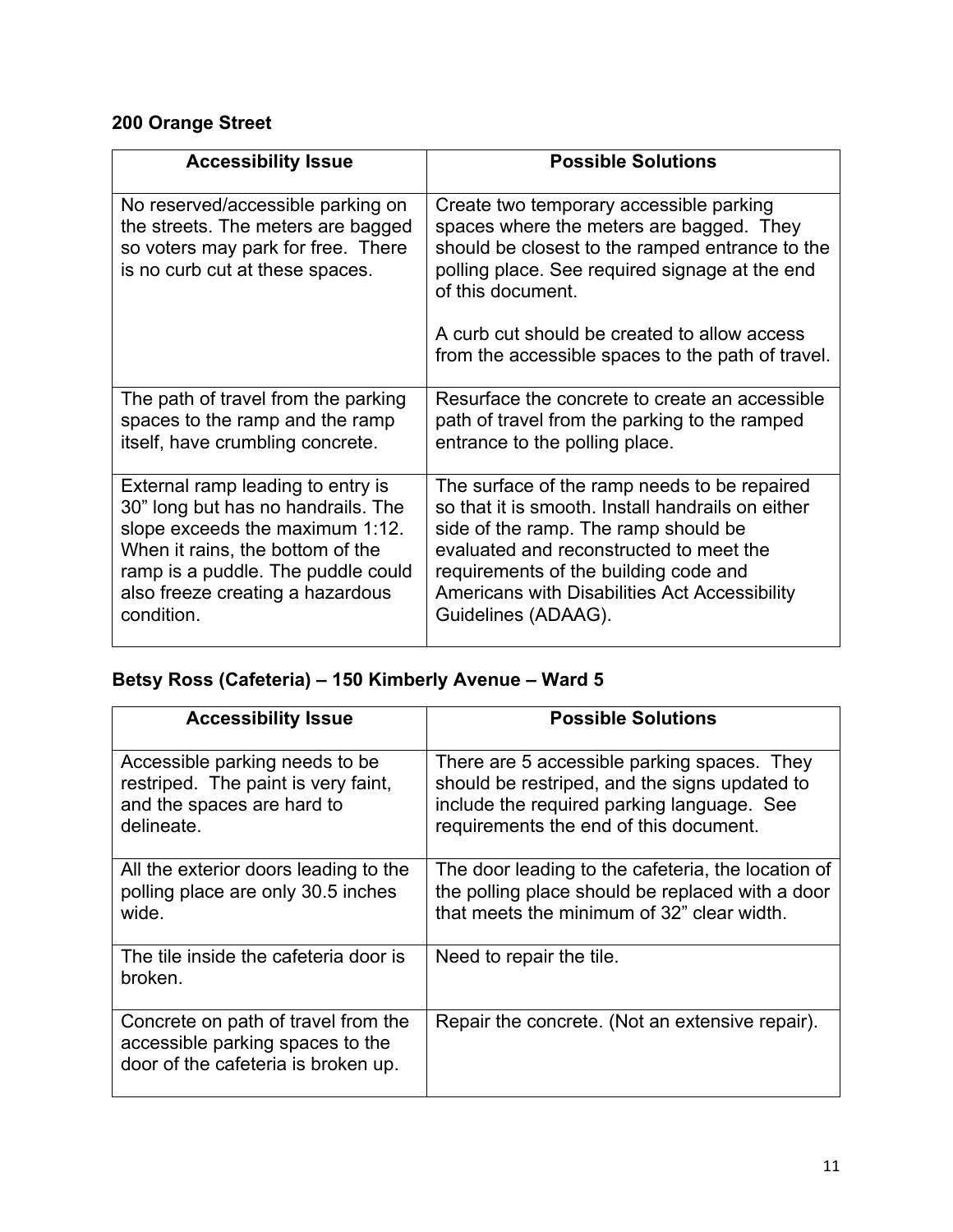### **Roberto Clemente (Gym) - 360 Columbus Avenue – Ward 6**

| <b>Accessibility Issue</b>                                                                                                                                                                                                                                                                                                                                                                             | <b>Possible Solutions</b>                                                                                                                                                                                                                                                                                                                                                                                                                              |
|--------------------------------------------------------------------------------------------------------------------------------------------------------------------------------------------------------------------------------------------------------------------------------------------------------------------------------------------------------------------------------------------------------|--------------------------------------------------------------------------------------------------------------------------------------------------------------------------------------------------------------------------------------------------------------------------------------------------------------------------------------------------------------------------------------------------------------------------------------------------------|
| Accessible parking is in a lot across<br>the driveway from the entrance to<br>the polling place. This is a heavily<br>used route which could create a<br>safety issue for people who use<br>mobility devices. The driveway<br>ramp included in the accessible<br>route from the lot to the school, has<br>broken concrete and a 2" threshold<br>that exceeds the $\frac{1}{2}$ " maximum<br>threshold. | Create two temporary accessible spaces on the<br>school property in the area adjacent to the<br>polling place entrance. (There are dumpsters in<br>the area). The Registrars of Voters reported<br>that they have done this in the past. The<br>spaces need to have appropriate signage and<br>should be properly striped (van accessible and<br>regular accessible space). See the accessible<br>parking requirements at the end of this<br>document. |

# **Career High School (Cafeteria) – 140 Legion Avenue – Ward 3-1**

| <b>Accessibility Issue</b>                                                                                                                                                 | <b>Possible Solutions</b>                                                                                                                                                                                                    |
|----------------------------------------------------------------------------------------------------------------------------------------------------------------------------|------------------------------------------------------------------------------------------------------------------------------------------------------------------------------------------------------------------------------|
| No parking near the entrance to the<br>polling place. Cars park along the<br>curb and in a lot on the other side<br>of the building. The closest curb<br>cut needs repair. | Create two temporary accessible parking<br>spaces as close to the building as possible<br>They should be located on the road adjacent to<br>the curb cut on either side of the curb cut. The<br>curb cut should be repaired. |
| The Auto Door used for<br>accessibility is not working. (The<br>ADA requires maintenance of<br>accessible features)                                                        | The Auto Door should be repaired and<br>available for the Election.                                                                                                                                                          |
| Just before the exterior door, there<br>is a 1" crack in expansion joint.                                                                                                  | Expansion joint filler should be used to fill the<br>crack and create a smooth transition to the<br>threshold of the door.                                                                                                   |

# **24. Ellsworth Fire Station – 120 Ellsworth Avenue – Ward 24**

| <b>Accessibility Issue</b>                                                                                                                      | <b>Possible Solutions</b>                                                                                                                                                                                                                                                                                                |
|-------------------------------------------------------------------------------------------------------------------------------------------------|--------------------------------------------------------------------------------------------------------------------------------------------------------------------------------------------------------------------------------------------------------------------------------------------------------------------------|
| There is only one parking space. It<br>has a sign but is not accessible. It is<br>not striped, and the signage is old<br>and needs replacement. | Refresh the current accessible space with new<br>correct signage and restriping to be a van<br>accessible space. In addition, create a<br>temporary accessible space in front of the<br>doors of the firehouse but out of the line of<br>traffic with the fire apparatus. This should be a<br>standard accessible space. |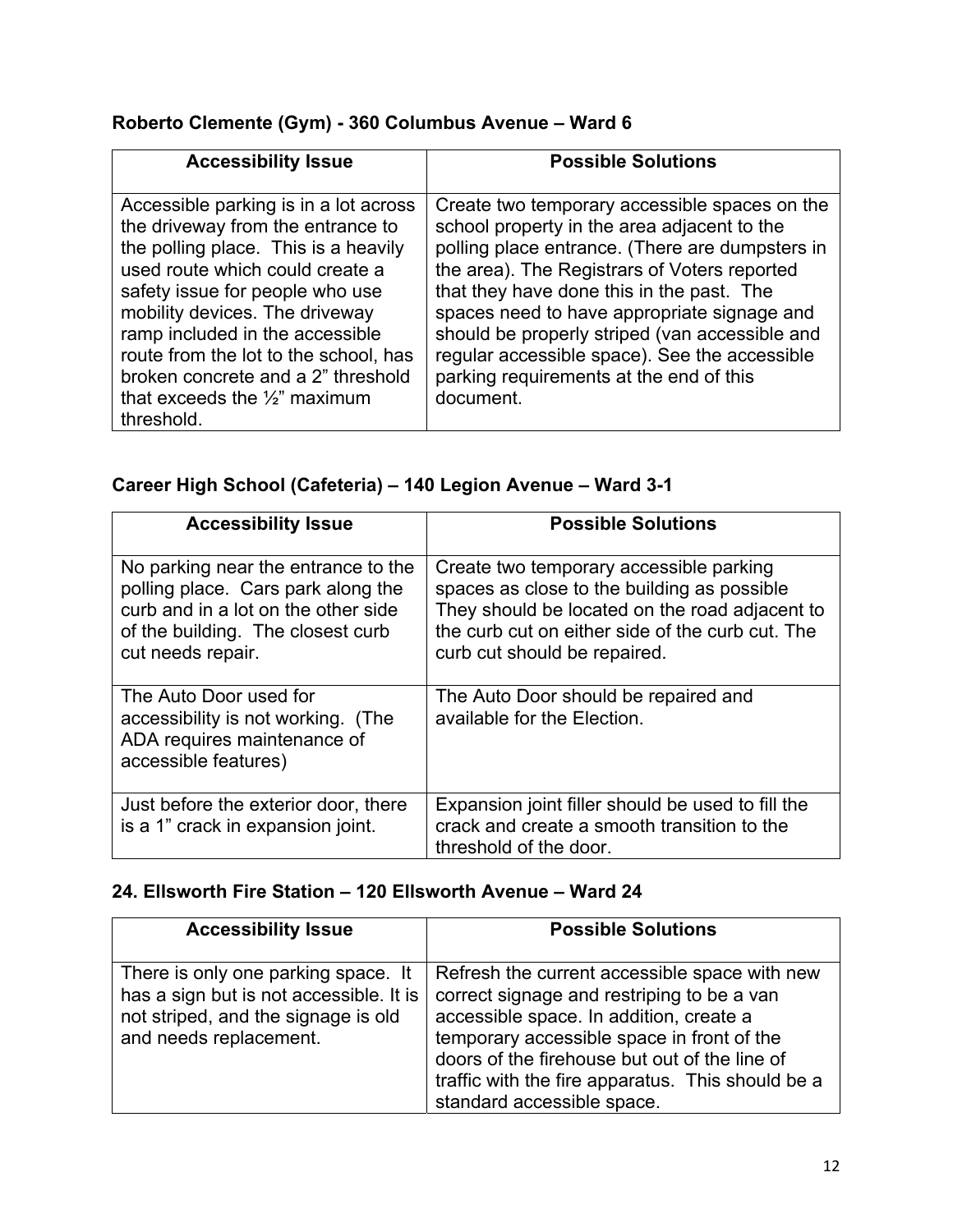# **Barnard School (Cafeteria) – 170 Derby Avenue – Ward 23**

| <b>Accessibility Issue</b>                                                                                                                                                                             | <b>Possible Solutions</b>                                                                                                                                                                                                                   |
|--------------------------------------------------------------------------------------------------------------------------------------------------------------------------------------------------------|---------------------------------------------------------------------------------------------------------------------------------------------------------------------------------------------------------------------------------------------|
| There are 4 accessible spaces in<br>the parking lot. They are located<br>near the main entrance to the<br>school and are not the closest<br>spaces to the accessible entrance<br>to the polling place. | Create two temporary accessible spaces on the<br>road adjacent to the accessible entrance – one<br>on either side of the curb ramp or create two<br>accessible spaces in the parking lot in the area<br>closest to the accessible entrance. |
| The ramp is not immediately visible<br>because it is hidden behind a brick<br>wall.                                                                                                                    | Polling place signage should be used to<br>indicate the accessible route to the polling<br>place.                                                                                                                                           |
| The ramp is 32' long and does not<br>have a level landing. A level landing<br>should be included at least every<br>30' to provide a resting area.                                                      | The ramp technically should be redone unless<br>there is a waiver that was generated from the<br>Office of the State Building Inspector.                                                                                                    |
| Exterior door is only 31" wide.                                                                                                                                                                        | Remove the bar from the set of double doors.<br>This will provide the extra inch required by the<br>codes.                                                                                                                                  |
| Exterior door force is 20lbs,<br>exceeding the recommended 8.5lbs<br>of force for exterior doors.                                                                                                      | Door closer should be adjusted to lighten the<br>force/strength needed to open and close it<br>(8.5lbs. of force or less). Accessibility can also<br>be achieved with the installation of an auto<br>door.                                  |

# **Conte West Hills Magnet (Gym) – 511 Chapel Street – Ward 8**

| <b>Accessibility Issue</b>                                                                                       | <b>Possible Solutions</b>                                                                                                                        |
|------------------------------------------------------------------------------------------------------------------|--------------------------------------------------------------------------------------------------------------------------------------------------|
| Accessible parking spaces are not<br>distributed among the accessible<br>entrances and are located on the        | Create two temporary parking spaces close to<br>the entrance of the polling place:                                                               |
| opposite of the building from the<br>entrance to the polling place. One<br>of the current spaces is also         | Option 1 – Create the spaces in the lot across<br>from the current entrance.                                                                     |
| missing signage, there is no "van<br>accessible" space and the<br>remaining spaces are not striped<br>correctly. | Option $2 -$ Flip the entrance and exits and<br>create two accessible parking spaces in the<br>back lot adjacent to the new entrance (old exit). |
| Depending on the path chosen,<br>concrete may need repair.                                                       | Repair the concrete on the path of travel from<br>the parking spaces to the polling place entrance                                               |
| Current exterior door at the exit is<br>only 30.5" wide.                                                         | Remove bar between the double doors and<br>keep both open on Election Day.                                                                       |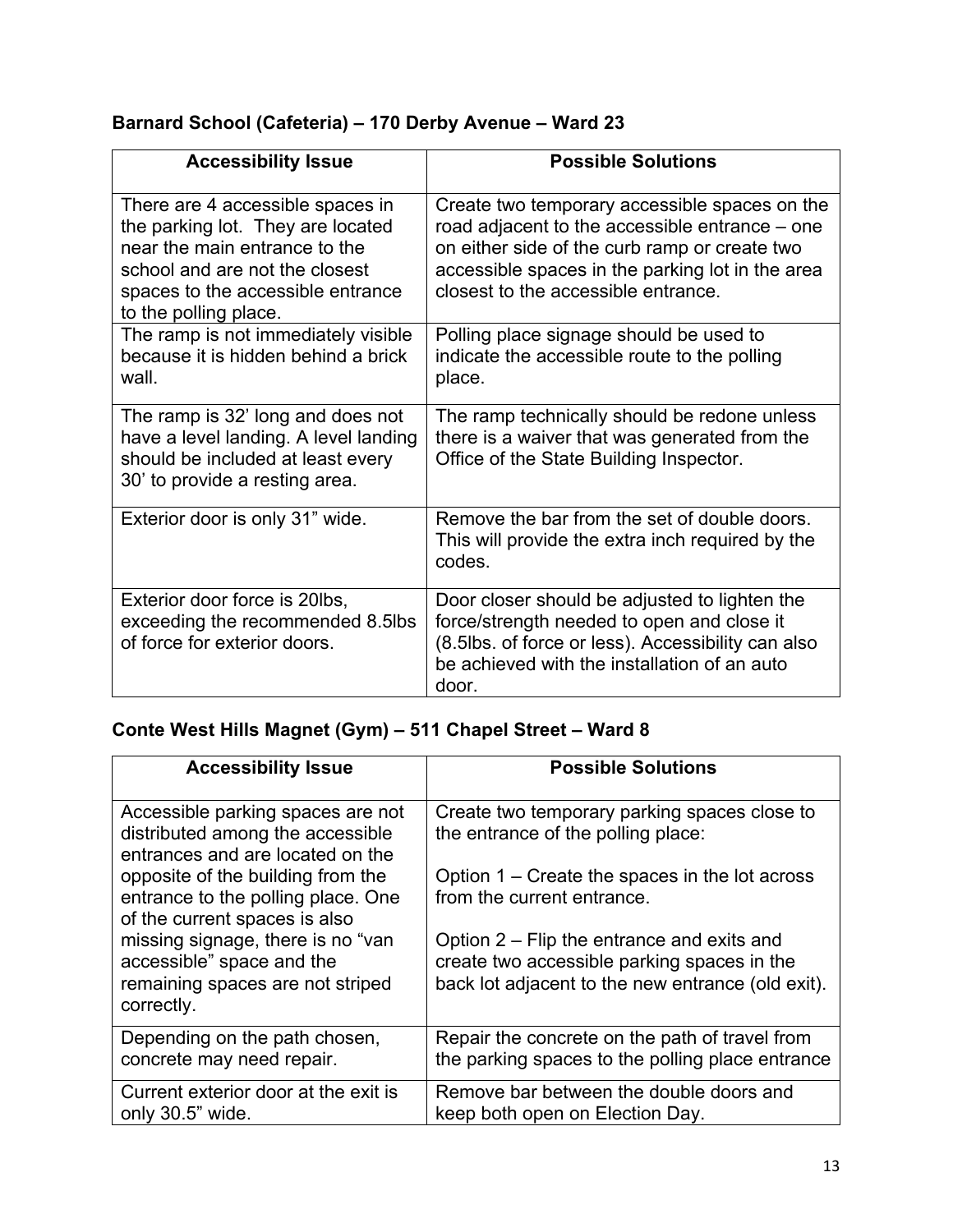# **Troup Magnet School (Gym) – 259 Edgewood Avenue – Ward 2**

| <b>Accessibility Issue</b>                                                                                                                                                                     | <b>Possible Solutions</b>                                                                                                                                                                                                                                                                              |
|------------------------------------------------------------------------------------------------------------------------------------------------------------------------------------------------|--------------------------------------------------------------------------------------------------------------------------------------------------------------------------------------------------------------------------------------------------------------------------------------------------------|
| There are two accessible spaces                                                                                                                                                                | Restripe the spaces – be sure one space is van                                                                                                                                                                                                                                                         |
| but the striping on both spaces is                                                                                                                                                             | accessible. The second space may be van                                                                                                                                                                                                                                                                |
| very faint. Neither space is van                                                                                                                                                               | accessible or a standard space. Add                                                                                                                                                                                                                                                                    |
| accessible. One space is missing                                                                                                                                                               | appropriate signage for each space. See                                                                                                                                                                                                                                                                |
| its signage. There are cracks in the                                                                                                                                                           | information on accessible spaces at the end of                                                                                                                                                                                                                                                         |
| cement where the asphalt at the                                                                                                                                                                | this document.                                                                                                                                                                                                                                                                                         |
| spaces meets the concrete of the                                                                                                                                                               | Repair the concrete to create a smooth                                                                                                                                                                                                                                                                 |
| sidewalk.                                                                                                                                                                                      | transition from asphalt to sidewalk.                                                                                                                                                                                                                                                                   |
| The path from the accessible<br>parking spaces to the entrance<br>door is long and sloped. It is not a<br>sidewalk. It much longer than 6' and<br>should have handrails and level<br>landings. | The solutions include: 1. Choose another<br>location.<br>2. Create a driveway cut that would allow cars to<br>drive down and park close to the entrance.<br>Two temporary accessible spaces could be<br>created close to the polling place entrance.<br>3. Ramp the walkway (does not seem realistic). |
| Grate in the path of travel has                                                                                                                                                                | Need a new grate cover with openings that do                                                                                                                                                                                                                                                           |
| openings that are $1\frac{1}{2}$ " wide.                                                                                                                                                       | not exceed $\frac{1}{2}$ .                                                                                                                                                                                                                                                                             |

### **Main Library (Community Room) – 133 Elm Street – Ward 1**

| <b>Accessibility Issue</b>                                                                                                                                                              | <b>Possible Solutions</b>                                                                                                                                                                                                     |
|-----------------------------------------------------------------------------------------------------------------------------------------------------------------------------------------|-------------------------------------------------------------------------------------------------------------------------------------------------------------------------------------------------------------------------------|
| There is one accessible parking                                                                                                                                                         | Create a new accessible parking space,                                                                                                                                                                                        |
| space on the street. The signage is                                                                                                                                                     | temporary or permanent, with appropriate                                                                                                                                                                                      |
| not correct and there is no curb cut                                                                                                                                                    | signage and change the sign at the current                                                                                                                                                                                    |
| for access by a person who uses a                                                                                                                                                       | space to meet signage requirements. Create a                                                                                                                                                                                  |
| mobility device.                                                                                                                                                                        | curb cut that can serve both parking spaces.                                                                                                                                                                                  |
| The interior door to the polling place                                                                                                                                                  | Remove the bar between the doors and keep                                                                                                                                                                                     |
| at the community room entrance is                                                                                                                                                       | both open during the hours the polling place is                                                                                                                                                                               |
| only 29" wide.                                                                                                                                                                          | open.                                                                                                                                                                                                                         |
| Note: The Library has two<br>entrances that can be used for<br>access. One entrance has an<br>elevator. It is 47"x 56" which does<br>not conform to the required<br>minimum of 51"x51." | The second entrance is accessed by a ramp.<br>Also, the elevator has a rear exit door and,<br>therefore, does not require the voter to turn<br>around. This should be sufficient access for<br>voters using mobility devices. |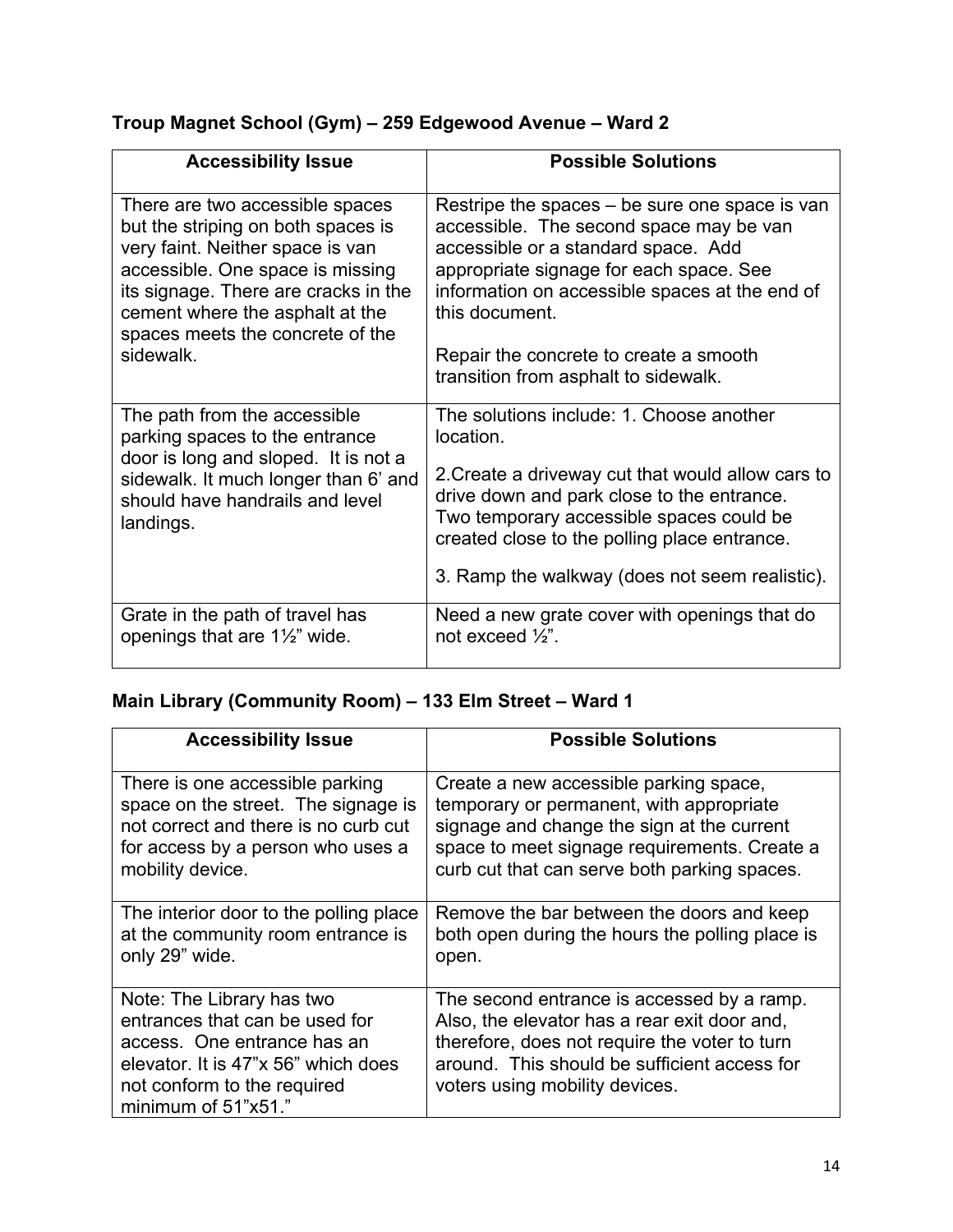|  |  | John S. Martinez School (Cafeteria) – 100 James Street – Ward 16 |
|--|--|------------------------------------------------------------------|
|--|--|------------------------------------------------------------------|

| <b>Accessibility Issue</b>                                                                                                                                                                                                                                                                                                          | <b>Possible Solutions</b>                                                                                                                                                                                                                                       |
|-------------------------------------------------------------------------------------------------------------------------------------------------------------------------------------------------------------------------------------------------------------------------------------------------------------------------------------|-----------------------------------------------------------------------------------------------------------------------------------------------------------------------------------------------------------------------------------------------------------------|
| The parking lot is located a distance<br>from the entrance to the polling<br>place. On Election Day, voters also<br>park along the roadway adjacent to<br>the polling place entrance which is<br>the closest parking to the entrance<br>to the polling place. There is a<br>driveway cut out but there are no<br>accessible spaces. | Create two temporary accessible parking<br>spaces on the street at the curb. One space<br>should be in front of the driveway cut and the<br>other behind it. Signage for the spaces should<br>follow the requirements as listed at the end of<br>this document. |
| The cement on the driveway cut out<br>is cracked and in need of repair.                                                                                                                                                                                                                                                             | Repair the cement and create a threshold that<br>is no more than $\frac{1}{2}$ " in height.                                                                                                                                                                     |
| There are cracks and missing<br>concrete in the path of travel<br>between the curb and the entrance<br>to the polling place.                                                                                                                                                                                                        | Replace concrete to create a smooth path of<br>travel between accessible parking and the<br>entrance to the polling place.                                                                                                                                      |
| The door weight is 10lbs. which<br>exceeds the 8.5 advisory limit in the<br>ADAAG.                                                                                                                                                                                                                                                  | Adjust the door closer to decrease the force<br>needed to open the door. If the door force<br>cannot be decreased, the door should be<br>permanently open during an Election.                                                                                   |

# **Ross Woodard School (Gym) - 185 Barnes Avenue – Ward 12**

| <b>Accessibility Issue</b>                                                                                                                                                                                                                                                                                                                                                                                                                                                                                                      | <b>Possible Solutions</b>                                                                                                                                                                                                                                                |
|---------------------------------------------------------------------------------------------------------------------------------------------------------------------------------------------------------------------------------------------------------------------------------------------------------------------------------------------------------------------------------------------------------------------------------------------------------------------------------------------------------------------------------|--------------------------------------------------------------------------------------------------------------------------------------------------------------------------------------------------------------------------------------------------------------------------|
| There is no parking lot near the<br>entrance to the polling place.<br>Voters generally park in the<br>driveway adjacent to the polling<br>place. The Gym is at one corner of<br>the school building and is bordered<br>by sidewalks and an adjacent<br>driveway on two sides, both have<br>direct access to the outside of the<br>building. There is a curb ramp on<br>the corner of the sidewalk where<br>the two exterior sides of the Gym<br>area meet. The curb ramp allows<br>access from the sidewalk to the<br>driveway. | Create two temporary accessible parking<br>spaces on the side of the curb ramp that does<br>not have the grate. The openings in the grate<br>exceed the $\frac{1}{2}$ " maximum, creating a possible<br>hazard for voters with disabilities who use<br>mobility devices. |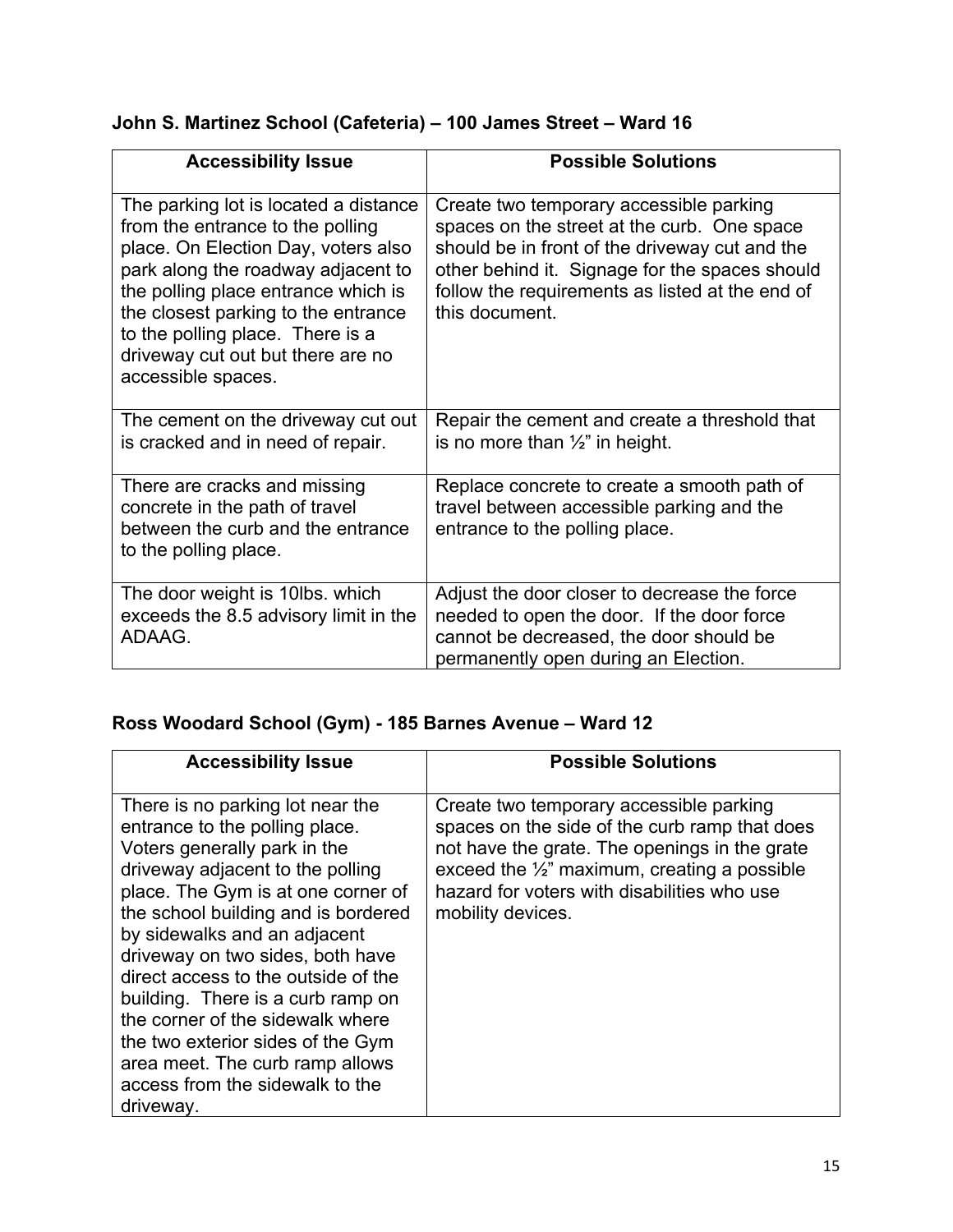#### **Handicapped/Reserved/Accessible Parking**

**Handicapped, Reserved, Accessible** – All of these terms are used to describe parking for people with disabilities. "Handicapped Parking" is the commonly known and used term that derives from the use of the language "handicapped parking" on signs designating accessible parking for people with disabilities. In relevant state and federal statutes, the terminology used is generally "accessible" parking. New signage requirements for accessible parking spaces in Connecticut, changes language to "reserved parking" as of January 1, 2017. Such confusion. For the purposes of this document, the term "accessible" will be used to mean accessible, handicapped or reserved unless the other terms are specifically required.

**Signage** – Signage at accessible spaces is often out of compliance with requirements of Connecticut General Statute §14-253a. Signs are often missing critical elements of the signage requirements and the statute only requires new signage when signs are replaced, repaired, or erected. Public Act 16-78 changed the signage requirements to include the new dynamic symbol of Access and the wording "Handicapped Parking" was changed to "Reserved Parking." The additional required language did not change.

#### **Please note: Signs should be posted above grade so they can be seen with a vehicle in the space. They should also be adjacent to curb cuts and or other unobstructed methods permitting sidewalk access.**

The following is language on signage prior to January 1, 2017, and after January 1, 2017.

| <b>Requirements</b>   | <b>Signage Before</b>                 | <b>Signage After</b>                 |  |
|-----------------------|---------------------------------------|--------------------------------------|--|
|                       | <b>January 1, 2017</b>                | January 2017                         |  |
| <b>Background and</b> | Blue background with white lettering  | Blue background with white lettering |  |
| <b>Text Colors</b>    |                                       |                                      |  |
| Symbol of             | Static – International Symbol of      | <b>Dynamic Symbol of Access</b>      |  |
| <b>Accessibility</b>  | Accessibility                         |                                      |  |
| <b>Required</b>       | "handicapped parking permit required" | "reserved parking permit required"   |  |
| Language              | and                                   | and                                  |  |
|                       | "violators will be fined"             | "violators will be fined"            |  |
|                       |                                       |                                      |  |
| <b>Must indicate</b>  |                                       |                                      |  |
| the minuimum          | <b>Yes</b>                            | <b>Yes</b>                           |  |
| finbe for illegally   |                                       |                                      |  |
| parking in the        |                                       |                                      |  |
|                       | For example: Minimum fine \$250.00    | For example: Minimum fine \$250.00   |  |
| space.                |                                       |                                      |  |
|                       |                                       |                                      |  |
| If the space is a     | Language on the sign must             | Language on the sign must            |  |
| van accessible        | include:                              | include:                             |  |
| space                 |                                       |                                      |  |
|                       | "van accessible"                      | "van accessible"                     |  |
|                       |                                       |                                      |  |